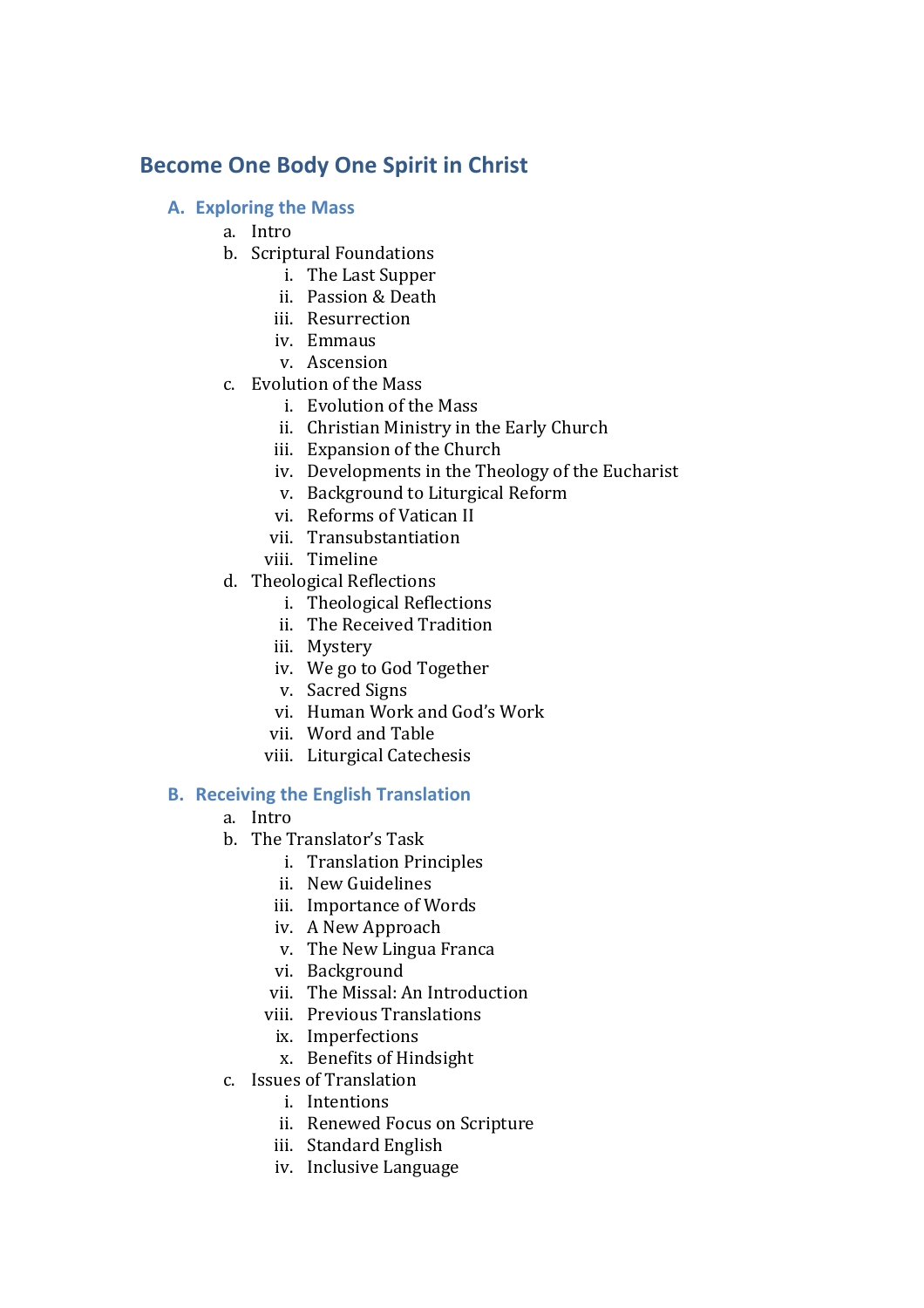- v. Singing the Mass
- vi. Silence
- vii. Scripture and Orations
- viii. Process
	- ix. Review Process
	- x. The Role of ICEL
	- xi. The Translation Experience
- d. Changes to the text
	- i. Overview
	- ii. Introductory Rites
	- iii. Liturgy of the Word
	- iv. Liturgy of the Eucharist
	- v. Preparation of the Gifts
	- vi. Eucharistic Prayer II
	- vii. Communion Rite
	- viii. Concluding Rite
- e. Challenges and Opportunities
	- i. Challenges and Opportunities
	- ii. Insights of the Translators
	- iii. The Challenge of Change
	- iv. Answering the Critics
	- v. Opportunities arising from the New Translation
	- vi. Inculturation
	- vii. Youth and the Mass

#### **C.** Crafting the Art of Liturgy

- a. Liturgy as Art
	- i. Liturgy as Art
	- ii. Rediscovering the Art of Liturgy
	- iii. Noble Simplicity
- b. Liturgical Prayer
	- i. Liturgical Prayer
	- ii. Act of the Whole Church
	- iii. The Priest's Craft
	- iv. A Received Liturgy
- c. Liturgical Ministries
	- i. Varieties of Service
	- ii. The Bishop
	- iii. The Priest
	- iv. The Deacon
	- v. God's Own People
	- vi. The Liturgical Assembly
	- vii. Acolytes, Lectors and Readers
	- viii. Altar Servers
		- ix. Extraordinary Ministers of Holy Communion
		- x. Liturgical Musicians
- d. Art in the Liturgy
	- i. Art in the Liturgy
	- ii. Bringing Beauty to the Liturgy